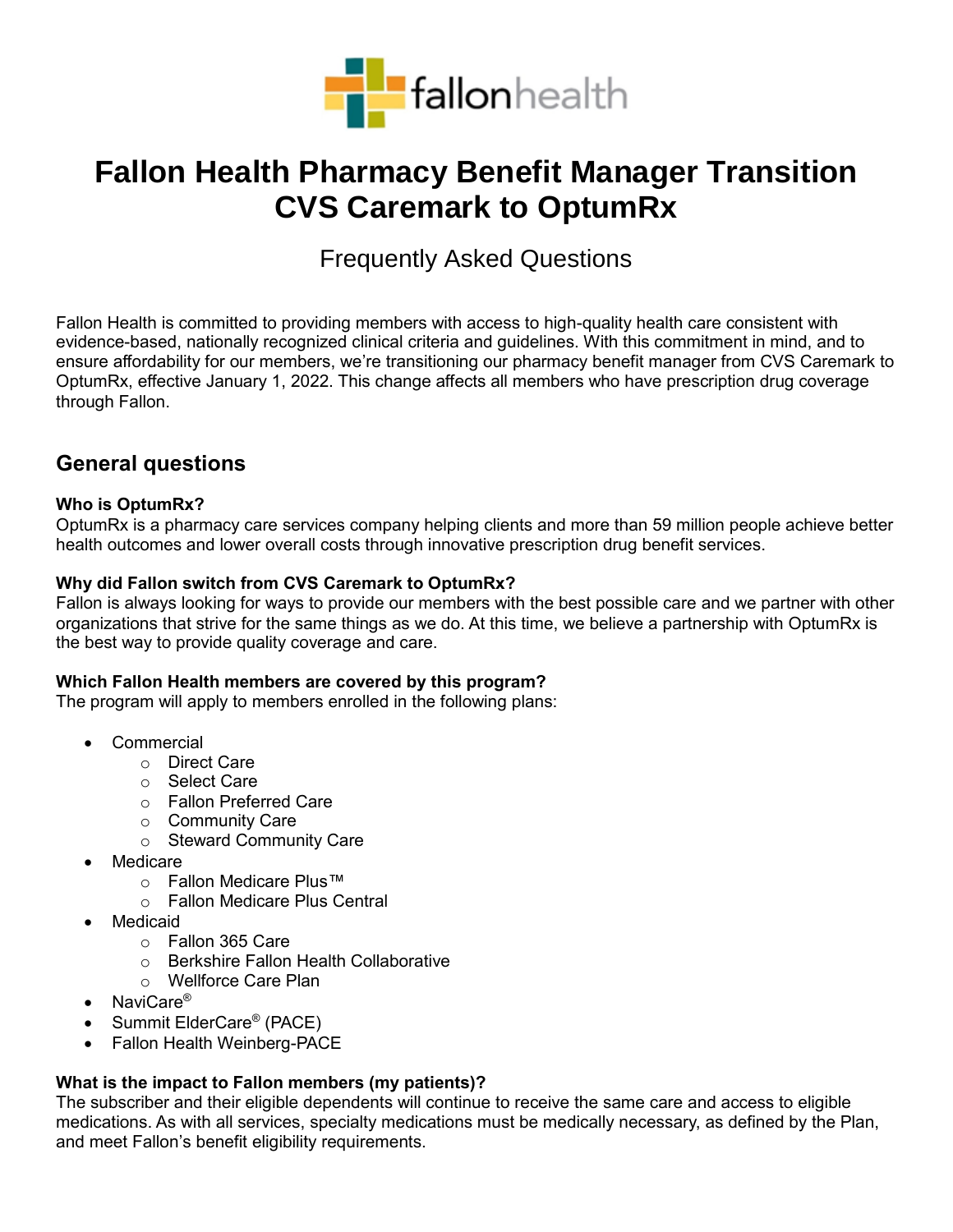#### *Formulary*

We are not changing our formulary as a result of this change. However, we do review our formulary often and may make changes to ensure we are offering our members the safest and most appropriate medications.

#### *Member ID card*

Members who get their prescription coverage through Fallon Health will receive a new member ID card with OptumRx information listed, prior to January 1, 2022.

#### *Pharmacy network*

Fallon will be using the OptumRx pharmacy network, which is almost identical to the current network. In addition, for Fallon Medicare Plus members, starting on January 1 their plan will no longer include "preferred" and "non-preferred" pharmacies. All prescription drug costs will be at the preferred pharmacy level, no matter what in-network pharmacy they use.

#### **What is the effective date of the transition?**

The effective date of this transition is January 1, 2022. For medications to be administered on or after January 1, 2022, you may initiate a request for prior authorization review starting on January 1, 2022. Active prior authorizations will be transferred from CVS Caremark to OptumRx automatically.

## **Prescribing with OptumRx**

#### *Mail order pharmacy*

You have three options for prescribing with OptumRx Home Delivery starting January 1, 2022:

- 1. ePrescribe Add the OptumRx profile in your electronic medical record (EMR) system using the following information: OptumRx Mail Service, 2858 Loker Ave East, Suite 100, Carlsbad, CA 92010; NC PDP ID = 0556540; PID = P00000000020173.
- 2. Call an OptumRx pharmacist at 1-800-791-7658
- 3. Fax a completed form to OptumRx at 1-800-491-7997

#### *Prescribing for specialty medications*

- 1. Phone 1-855-427-4682
- 2. Address P.O. Box 2975, Mission, KS 66201
- 3. Fax (for prescription submissions only no PAs) 1-877-342-4596

#### **How do I get started with ePrescribe with OptumRx?**

First, add the OptumRx profile in your EMR system to send the prescription directly to OptumRx. Make sure to verify your EMR software is certified for e-prescribing controlled substances (EPCS) to comply with the 1/1/2020 requirement of eRx for all controlled substances.

Check the Fallon member's benefit plan for current prescription coverage and price. Identify possible medication alternatives. If necessary, submit a prior authorization request using your preferred electronic prior authorization portal—CoverMyMeds or Surescripts, for example. Then submit the e-prescription to OptumRx.

For more help on successfully submitting a prescription to OptumRx, please visit [https://professionals.optumrx.com/resources/manuals-guides/successful-prescription-submission.html.](https://professionals.optumrx.com/resources/manuals-guides/successful-prescription-submission.html)

#### **Can I submit a new specialty or mail order prescription to OptumRx prior to 1/1/2022?**

Yes. You can submit the prescription and it will be put on hold until 1/1/2022. *Please note: Mail order prescriptions are not available for Berkshire Fallon Health Collaborative, Fallon 365 Care and Wellforce Care Plan members.*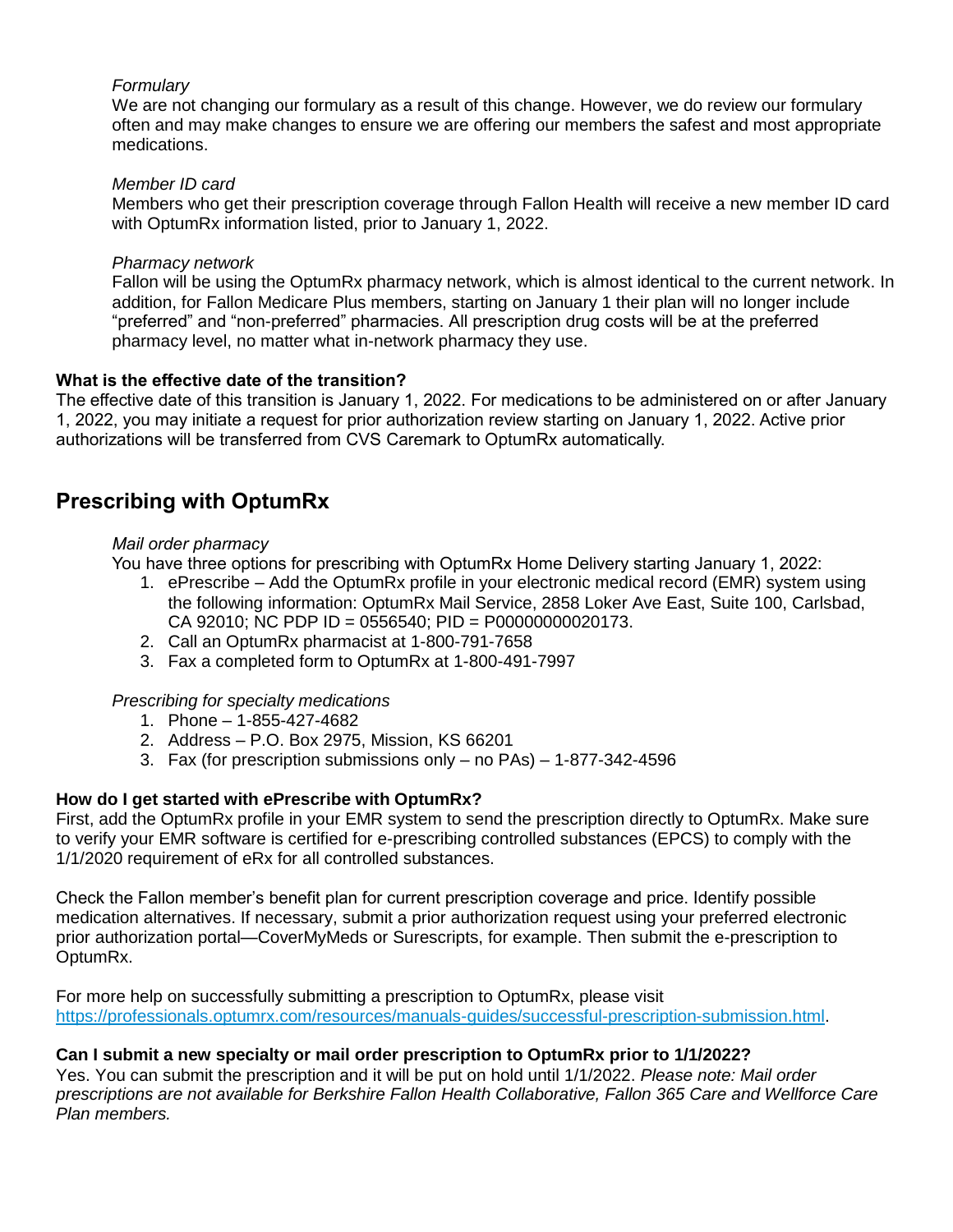## **Prior Authorization Requests**

If you are requesting a prior authorization before January 1, 2022, you should submit the request to CVS Caremark. Any request on or after 1/1/2022 should be submitted to OptumRx. Active prior authorizations will be transferred from CVS Caremark to OptumRx automatically.

#### **How do I submit a prior authorization (PA) to OptumRx?**

You can submit a PA request by ePA (electronic prior authorization) or by phone.

#### *Submitting an ePA request*

ePA is a secure and easy method for submitting, managing, tracking PAs, step therapy and nonformulary exception requests. It enables a faster turnaround time of coverage determinations for most PA types and reasons. For more information about OptumRx prior authorizations:

- [Submitting a PA request](https://professionals.optumrx.com/prior-authorization.html)
- PA quidelines and procedures
- [PA forms](https://professionals.optumrx.com/prior-authorization/prior-authorization-lob.html)

#### **I use ePA with OptumRx already for other carriers. Do I need to set up a new account?**

No. However, you won't see any Fallon members in ePA until January 1, 2022.

#### **Can I still use CoverMyMeds to submit PA requests?**  Yes.

#### **Can I use ePA for specialty medications?**

Yes. Log in to your preferred ePA portal account (such as CoverMyMeds). Select "New Request" within your dashboard and complete the prompts. Choose the image for the request you need and "Start Request". Enter the PA details and select "Send to Plan" or "Send to Prescriber" to complete your request.

## **OptumRx contact information**

#### **Provider ePrescribe (for mail order):**

*Pharmacy:* OptumRx Mail Service *Address:* OptumRx Mail Service, 2858 Loker Ave East, Suite 100, Carlsbad, CA 92010 Identifiers: NCPDP ID = 0556540, PID = P00000000020173

#### **Mail order (not available with MassHealth ACO plans – Berkshire Fallon Health Collaborative, Fallon 365 Care and Wellforce Care Plan):**

*Commercial:* 1-844-720-0035 *Fallon Medicare Plus/NaviCare/Summit ElderCare:* 1-844-657-0494 *Fallon Health Weinberg-PACE* 1-844-722-1701 *Fax:* 1-800-491-7997 *Address:* OptumRx, PO Box 2975, Mission, KS 66201

#### **Specialty:**

*Phone:* 1-855-427-4682. *Address:* P.O. Box 2975, Mission, KS 66201 *Fax* (for prescription submissions only – no PAs): 1-877-342-4596